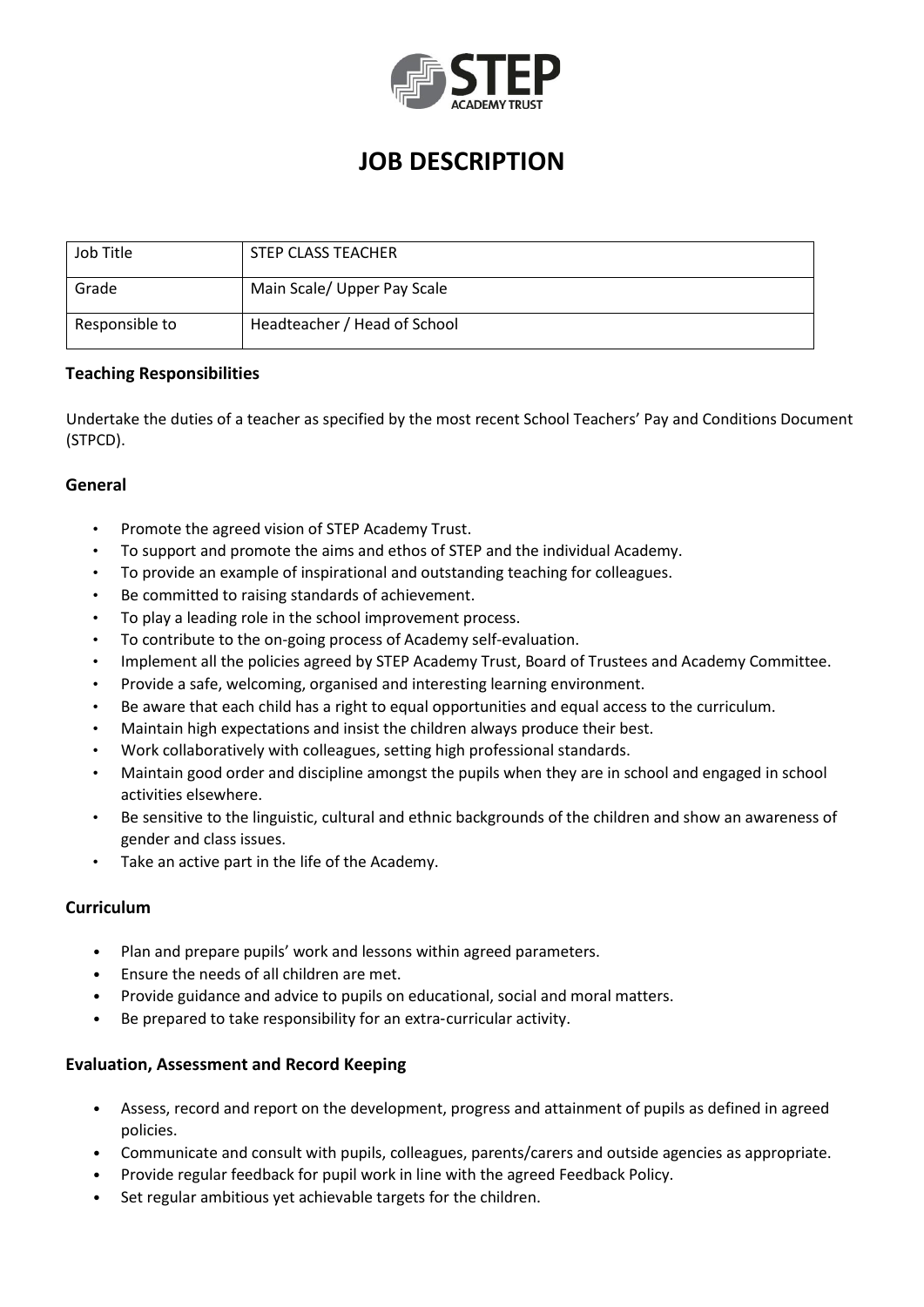# **Other Responsibilities**

- Participate in scheduled meetings.
- Participate in duty rosters, including taking assemblies.
- Participate in the school's arrangements for performance management and other professional development activities.
- Safeguard the health and safety of all children.

### Safeguarding commitment

STEP Academy Trust is committed to safeguarding and promoting the welfare of children and young people and expects all staff and volunteers to share this commitment. An enhanced DBS check is required for this post.

# Personal Development

Maintain a commitment to your own professional development. Be aware of changing employment legislation, new developments and innovations through the use of publications, internet and other resources. Stay informed about relevant changes and emerging themes within the sector.

# Commitment to Equality and anti-racism

STEP Academy Trust has a strong commitment to achieving equality of opportunity in its services to the community and in the employment of people. It expects all employees to understand, comply with and to promote its policies in their own work, to undertake any appropriate training and to challenge racism, prejudice and discrimination.

#### Commitment to Diversity

Take individual and collective professional responsibility for championing the Trust's anti-racism agenda and proactively implementing initiatives which secure equality of access and outcomes. Also to commit to continually developing personal understanding of diversity.

#### Green Statement

Seek opportunities for contributing to sustainable development of the Trust, in accordance with the Trust's Green Commitment. In particular, demonstrate good environmental practice such as energy efficiency, use of sustainable materials, sustainable transport, recycling and waste reduction.

#### Data Protection

To be aware of the Trust's responsibilities under the Data Protection Act 2018 and GDPR and ensure compliance.

#### Confidentiality

You are expected to treat all information acquired through your employment, both formally and informally, in strict confidence.

#### Health & Safety

Every employee is responsible for their own Health & Safety, as well as that of colleagues, service users and the public. Employees should co-operate with management, follow established systems of work, use protective equipment where necessary and report defectives and hazards to management.

The post holder may be required to perform other than these duties given in the job description. The particular duties and responsibilities attached to posts may vary from time to time without changing the general character of the duties or the level of responsibility. The job description is not a comprehensive statement of duties but sets out the main expectations of the Trust.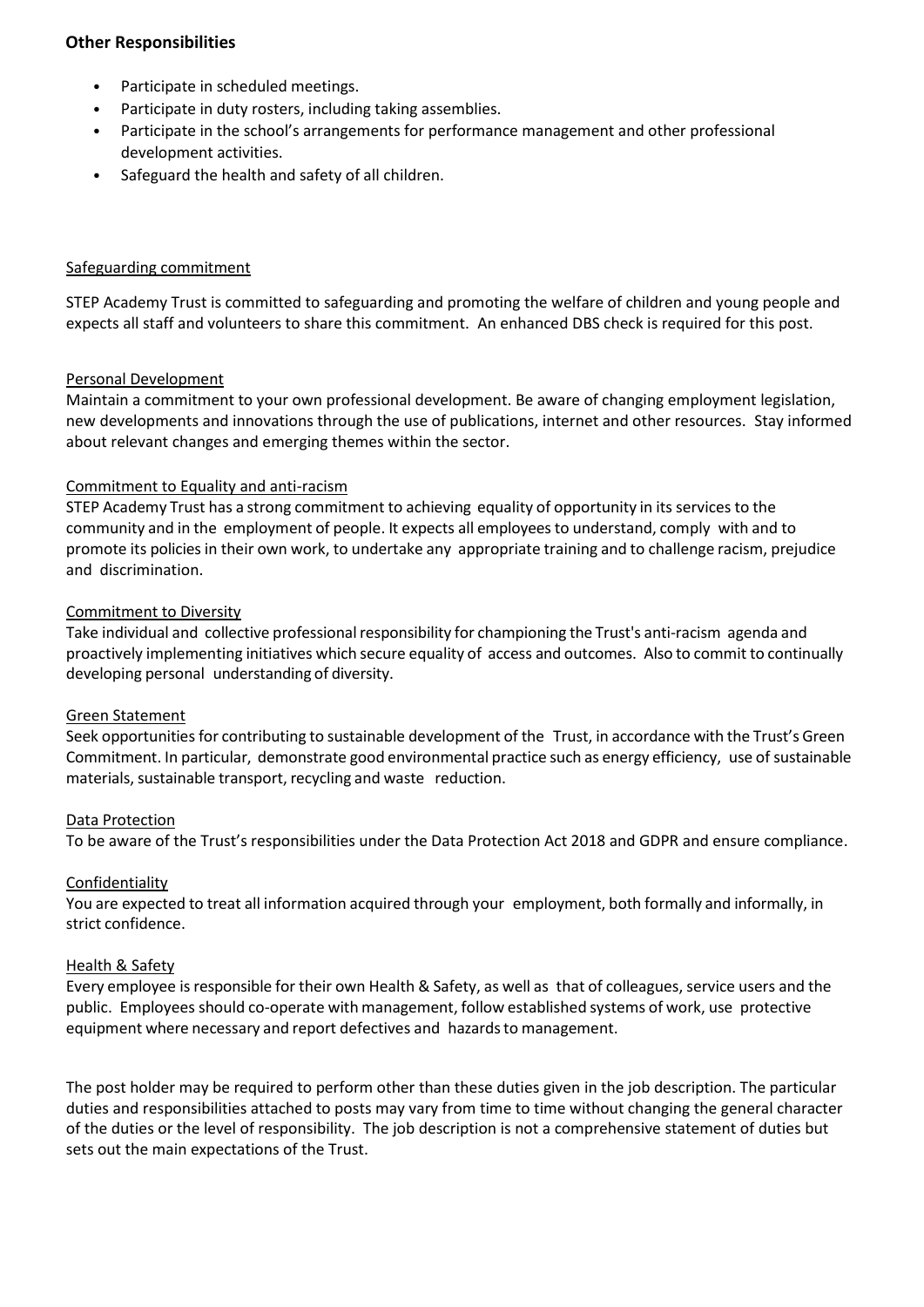

# **STEP CLASS TEACHER PERSON SPECIFICATION**

| <b>Qualifications and Experience</b> |                                         |                  |             |                  |                           |  |
|--------------------------------------|-----------------------------------------|------------------|-------------|------------------|---------------------------|--|
| Essential                            |                                         | <b>Desirable</b> | Application | <b>Interview</b> | <i><b>Observation</b></i> |  |
|                                      | DFE recognised Qualified Teacher Status |                  |             |                  |                           |  |
|                                      | Recent relevant training                |                  |             |                  |                           |  |

| <b>Abilities and Skills</b> |                                                                                          |                  |             |                         |                           |  |
|-----------------------------|------------------------------------------------------------------------------------------|------------------|-------------|-------------------------|---------------------------|--|
| Essential                   |                                                                                          | <b>Desirable</b> | Application | <i><b>Interview</b></i> | <i><b>Observation</b></i> |  |
| 3                           | Ability to plan, organise and prioritise<br>work in order to meet deadlines              |                  | ν           |                         |                           |  |
| 4                           | Effective behaviour management skills;<br>ability to develop excellent relationships     |                  | V           | $\sqrt{ }$              |                           |  |
| 5                           | Ability to communicate effectively with<br>all members of the school community           |                  |             | ν                       |                           |  |
| 6                           | Ability to identify and implement<br>successful inclusion strategies for all<br>children |                  | v           |                         |                           |  |
|                             | Ability to promote a positive school<br>ethos                                            |                  | ν           | ν                       |                           |  |

| Knowledge and Understanding |                                                                                                                               |                  |               |                  |                           |
|-----------------------------|-------------------------------------------------------------------------------------------------------------------------------|------------------|---------------|------------------|---------------------------|
| Essential                   |                                                                                                                               | <b>Desirable</b> | Application   | <b>Interview</b> | <i><b>Observation</b></i> |
| 8                           | Able to track and interpret class<br>performance data, identifying areas for<br>improvement                                   |                  | $\sqrt{ }$    |                  |                           |
| 9                           | Excellent understanding of curriculum<br>and pedagogical issues, including<br>recent developments within the<br>primary phase |                  | $\sqrt{ }$    |                  |                           |
| 10                          | Understanding of strategies that enable<br>children to make excellent progress                                                |                  |               | $\mathcal{U}$    |                           |
| 11                          | Thorough<br>understanding<br>of<br>and<br>commitment to equality of opportunity                                               |                  | $\sqrt{ }$    |                  |                           |
| 12                          | Knowledge of safeguarding and child<br>protection issues                                                                      |                  | $\mathcal{U}$ |                  |                           |